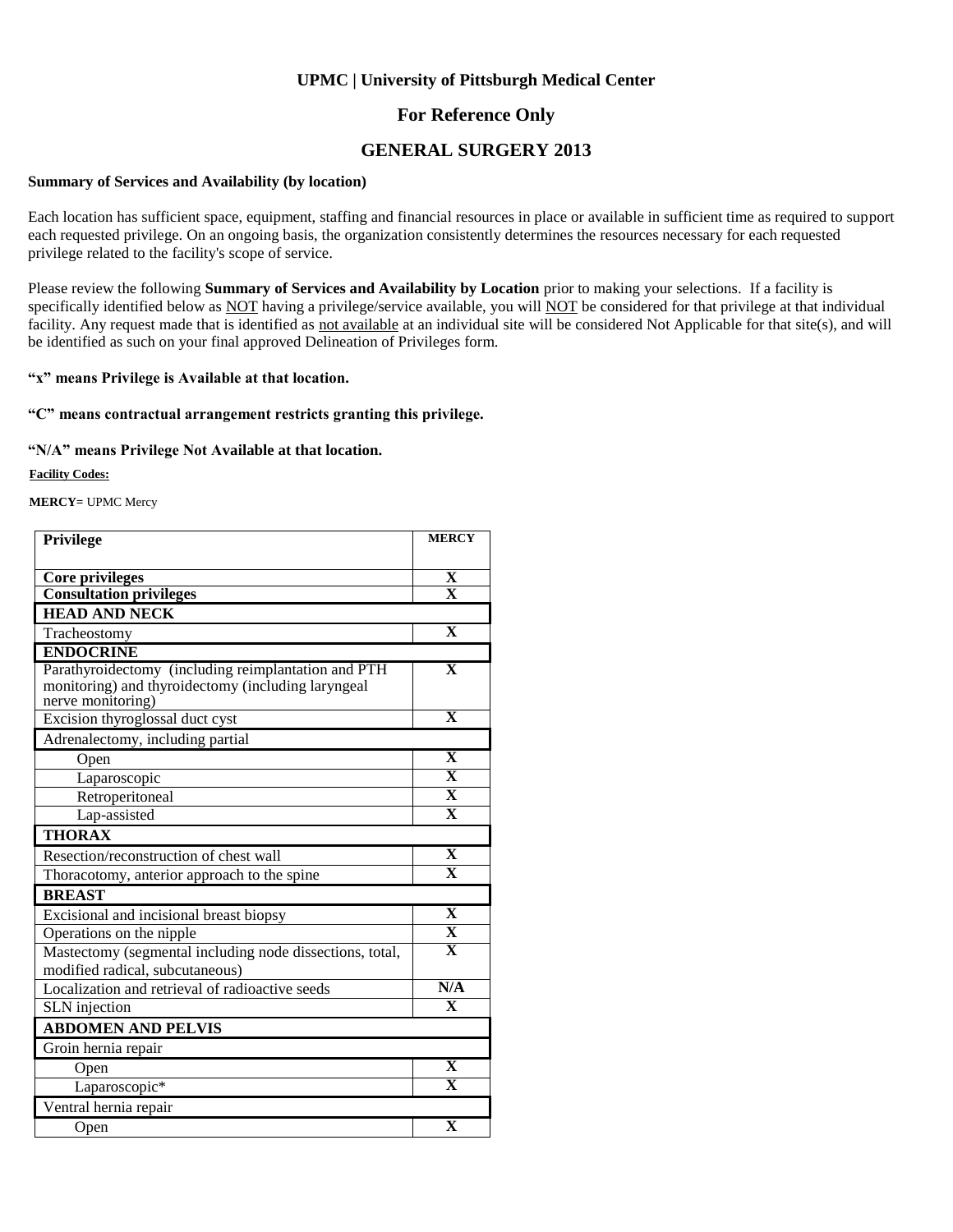# **For Reference Only**

## **GENERAL SURGERY 2013**

Page 2 of 5

| Privilege                                                                                       | <b>MERCY</b>            |
|-------------------------------------------------------------------------------------------------|-------------------------|
| Laparoscopic*                                                                                   | $\mathbf X$             |
| Umbilical hernia repair                                                                         |                         |
| Open                                                                                            | X                       |
| Laparoscopic*                                                                                   | X                       |
| Peritoneal/retroperitoneal dissection (e.g. for exposure of                                     | X                       |
| the spine or lymphadenectomy)                                                                   |                         |
| Exploratory laparotomy/laparoscopy                                                              | X                       |
| Diaphragmatic Herniorrhaphy                                                                     | X                       |
| <b>ALIMENTARY TRACT</b>                                                                         |                         |
| Esophagectomy                                                                                   | $\mathbf X$             |
| Nissen fundoplication                                                                           |                         |
| Open                                                                                            | X                       |
| Laparoscopic                                                                                    | $\mathbf{X}$            |
| Gastrectomy, gastroenterostomy, gastrostomy                                                     |                         |
| Open                                                                                            | X                       |
| Laparoscopic*                                                                                   | $\overline{\textbf{X}}$ |
| Vagotomy except highly selective                                                                | X                       |
| Highly selective vagotomy                                                                       |                         |
| Open                                                                                            | X                       |
| Laparoscopic*                                                                                   | $\overline{\mathbf{X}}$ |
| Cholecystectomy (all techniques), cholecystostomy,                                              | $\mathbf X$             |
| common bile duct exploration                                                                    |                         |
| Appendectomy                                                                                    |                         |
| Open                                                                                            | X                       |
| Laparoscopic                                                                                    | X                       |
| Incision, excision, resection of intestine, including                                           | X                       |
| placement of enterostomy                                                                        | X                       |
| Hemorrhoidectomy, Stapled hemorrhoidectomy,<br>sphincterotomy, fistulotomy and other techniques |                         |
| Transanal excision/fulguration of anorectal                                                     | $\overline{\mathbf{X}}$ |
| mass                                                                                            |                         |
| Repair enterocele/rectocele*                                                                    | $\overline{\mathbf{X}}$ |
| Reconstructive perineal procedures (sphincteroplasty,                                           | $\overline{\mathbf{X}}$ |
| repair vesico-vaginal-enteric fistula)*                                                         |                         |
| Colectomy (all)/colostomy                                                                       |                         |
| Open                                                                                            | X                       |
| Laparoscopic*                                                                                   | $\mathbf X$             |
| Transanal                                                                                       |                         |
| <b>TEMIS</b>                                                                                    | $\overline{\mathbf{X}}$ |
| <b>TEMS</b>                                                                                     | $\overline{\mathbf{X}}$ |
| Splenectomy                                                                                     |                         |
| Open                                                                                            | X                       |
| Laparoscopic*                                                                                   | X                       |
| Abdominoperineal resection                                                                      |                         |
| Open                                                                                            | $\overline{\mathbf{X}}$ |
| Laparoscopically assisted*                                                                      | $\overline{\mathbf{X}}$ |
| Restorative proctocolectomy*                                                                    | $\overline{\mathbf{X}}$ |
| Liver resections*                                                                               |                         |
|                                                                                                 |                         |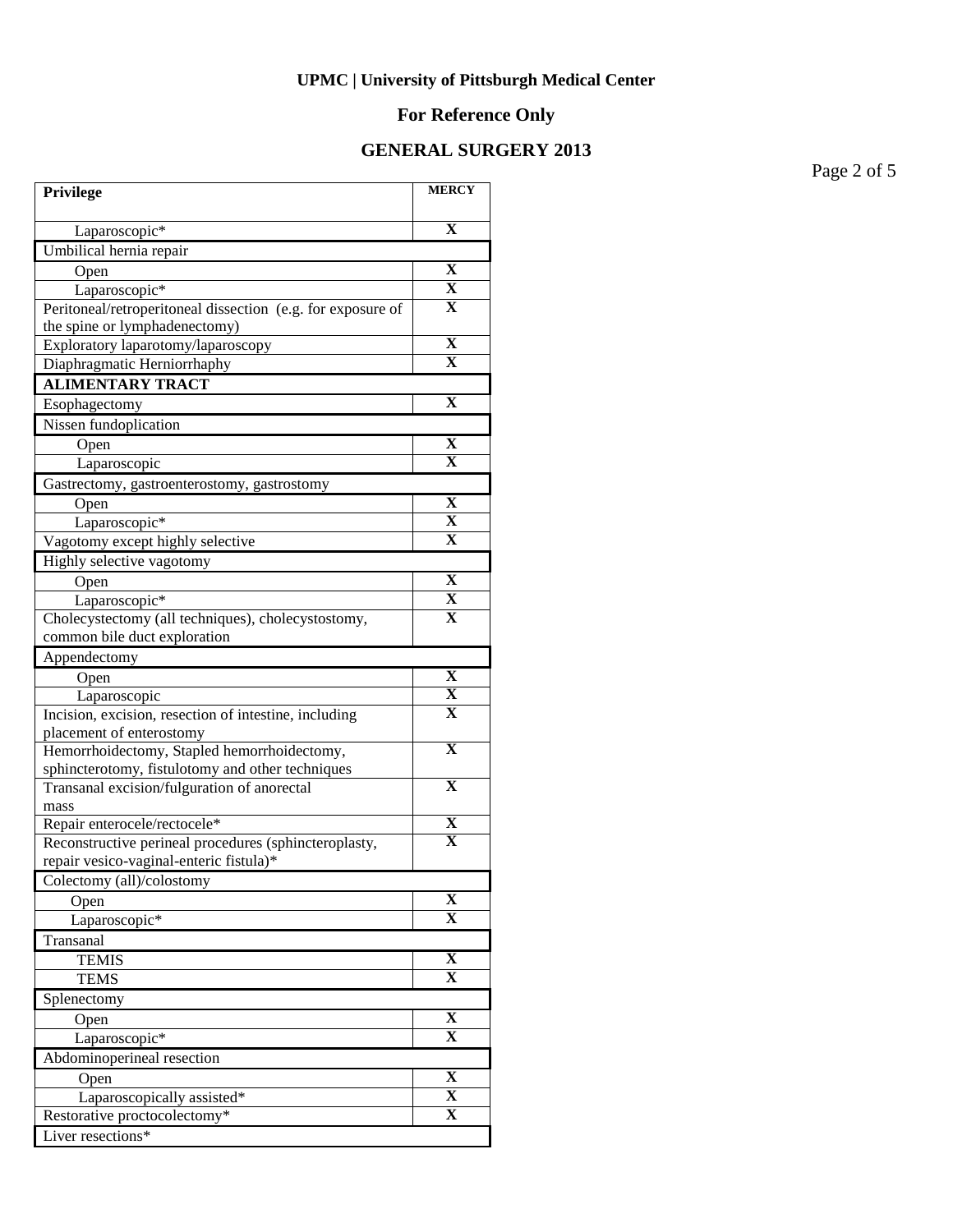# **For Reference Only**

## **GENERAL SURGERY 2013**

Page 3 of 5

| Privilege                                                                                     | <b>MERCY</b>                 |
|-----------------------------------------------------------------------------------------------|------------------------------|
|                                                                                               |                              |
| Open                                                                                          | $\mathbf X$                  |
| Laparoscopic                                                                                  | $\overline{\textbf{X}}$      |
| Pancreas resections/debridement                                                               |                              |
| Open                                                                                          | $\mathbf X$                  |
| Laparoscopic                                                                                  | $\overline{\textbf{X}}$      |
| Pancreatectomy                                                                                | $\overline{\mathbf{X}}$      |
| <b>GENITOURINARY TRACT</b><br>(In conjunction with other procedures)                          |                              |
| Insertion cystostomy tube                                                                     | X                            |
| Partial cystectomy, bladder repair                                                            | $\mathbf X$                  |
| Nephrectomy                                                                                   | $\mathbf X$                  |
| Hysterectomy                                                                                  | $\mathbf X$                  |
| Salpingooophorectomy                                                                          | $\mathbf X$                  |
| <b>SKIN/SOFT TISSUE/BONE</b>                                                                  |                              |
| Regional lymph node dissections,                                                              |                              |
| partial/complete including sentinel node techniques                                           |                              |
| Cervical                                                                                      | $\mathbf X$                  |
| Axillary                                                                                      | $\overline{\textbf{X}}$      |
| Mediastinal                                                                                   | $\overline{\mathbf{X}}$      |
| Periaortic                                                                                    | $\overline{\mathbf{X}}$      |
| Pelvic                                                                                        | $\overline{\mathbf{X}}$      |
| Sentinel Node Biopsy                                                                          | $\overline{\mathbf{X}}$      |
| Skin grafting, partial and full thickness                                                     | $\overline{\mathbf{X}}$      |
| Fasciotomy                                                                                    | $\overline{\mathbf{X}}$      |
| Amputations                                                                                   | $\overline{\mathbf{X}}$      |
| Biopsy peripheral nerve                                                                       | X                            |
| <b>TRAUMA</b>                                                                                 |                              |
| Pericardial window/pericardiocentesis                                                         | $\mathbf X$                  |
| Lung lobectomy                                                                                | X                            |
| Pneumonectomy                                                                                 | X                            |
| Procedures on Esophagus                                                                       | $\overline{\textbf{X}}$      |
| Teletrauma                                                                                    | $\mathbf X$                  |
| <b>ENDOSCOPY</b>                                                                              |                              |
| Esophagogastroduodenoscopy/biopsy                                                             | X<br>$\overline{\mathbf{X}}$ |
| Esophageal stent placement                                                                    | X                            |
| Percutaneous endoscopic gastrostomy                                                           | X                            |
| Laryngoscopy                                                                                  | $\overline{\mathbf{X}}$      |
| Bronchoscopy/biopsy                                                                           | X                            |
| Anoscopy/Proctoscopy<br>Sigmoidoscopy/Colonoscopy/Biopsy/                                     | X                            |
| Polypectomy/Stents                                                                            |                              |
| <b>BURN SURGERY</b>                                                                           | $\overline{\mathbf{X}}$      |
| <b>INTRAOPERATIVE ULTRASOUND</b>                                                              | X                            |
| <b>ULTRASOUND</b>                                                                             |                              |
| Focused Abdominal Sonogram for Trauma                                                         | $\mathbf X$                  |
| (FAST)                                                                                        |                              |
| <b>VIDEOMAPPING</b>                                                                           |                              |
|                                                                                               | N/A                          |
| Videoassisted parathyroidectomy/thyroidectomy<br>Videoassisted neuroendocrine tumor resection | N/A                          |
|                                                                                               |                              |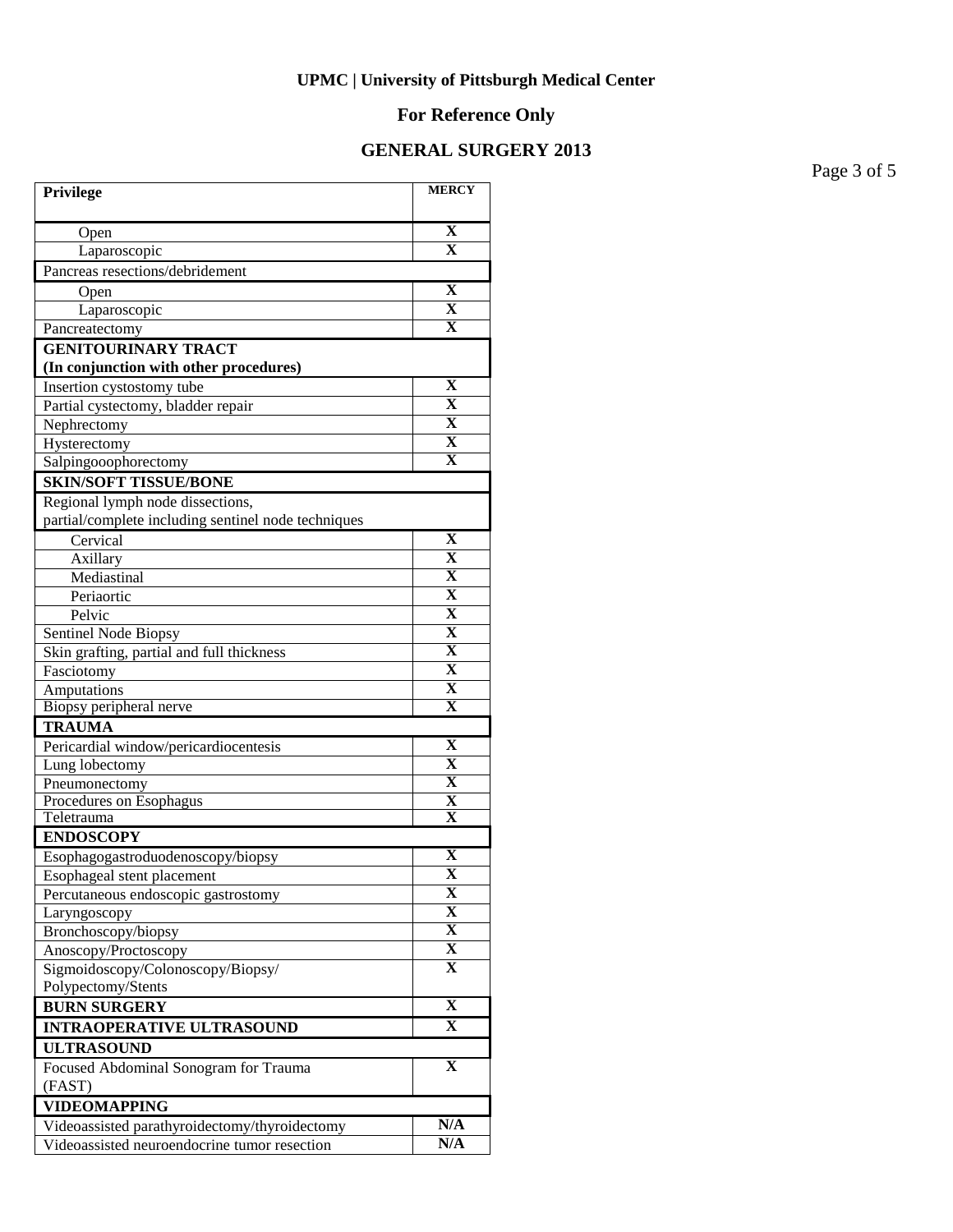# **For Reference Only**

## **GENERAL SURGERY 2013**

Page 4 of 5

| Privilege                                                                                                           | <b>MERCY</b>                 |
|---------------------------------------------------------------------------------------------------------------------|------------------------------|
| Intraoperative Nuclear Mapping (Gamma Probe)                                                                        | $\overline{\mathbf{X}}$      |
| <b>TELEMEDICINE</b>                                                                                                 | N/A                          |
| <b>ROBOTICS (Certificate Required)</b>                                                                              | X                            |
| <b>FLUOROSCOPY</b> (Certificate Required)                                                                           | X                            |
| <b>LASER</b>                                                                                                        |                              |
| Nd:YAG                                                                                                              | X                            |
| CO <sub>2</sub>                                                                                                     | $\mathbf{X}$                 |
| KTP:YAG                                                                                                             | N/A                          |
| Argon                                                                                                               | $\overline{\mathbf{X}}$      |
| Excimer-308 nm                                                                                                      | N/A                          |
| Diode-532 nm                                                                                                        | N/A                          |
| Diode- 630 nm                                                                                                       | N/A                          |
| Diode-810 nm                                                                                                        | N/A                          |
| Diode (Indigo)-832 nm                                                                                               | N/A                          |
| Ho:YAG                                                                                                              | N/A                          |
| <b>ANESTHESIA</b>                                                                                                   |                              |
| Moderate Sedation                                                                                                   | $\mathbf X$                  |
| <b>CRITICAL CARE</b>                                                                                                |                              |
| Medical supervision of intensive care unit patients,                                                                | $\mathbf X$                  |
| emergency transport, critical illness, and multi-system                                                             |                              |
| organ failure                                                                                                       |                              |
| Arterial catheter insertion                                                                                         | X                            |
| Central venous and percutaneous dialysis catheter                                                                   | $\overline{\mathbf{X}}$      |
| insertion                                                                                                           |                              |
| Pulmonary artery catheter insertion                                                                                 | X                            |
| Pericardiocentesis                                                                                                  | $\mathbf X$                  |
| Interpretation and management of hemodynamic data                                                                   | X<br>$\mathbf X$             |
| Initiation and management of vasoactive and/or anti-                                                                |                              |
| arrhythmic drug infusions<br>Debrillation/cardioversion                                                             | X                            |
| Transthoracic echocardiography (limited)                                                                            | X                            |
| Airway management of the non-intubated patient                                                                      | $\overline{\mathbf{X}}$      |
| Endotracheal intubation (oral, nasal)                                                                               | $\overline{\mathbf{X}}$      |
| Cricothyrotomy                                                                                                      | $\overline{\mathbf{X}}$      |
| Percutaneous tracheostomy                                                                                           | $\overline{\mathbf{X}}$      |
| Bronchoscopy                                                                                                        | X                            |
| Thoracentesis                                                                                                       | X                            |
| Thoracostomy tube insertion/management                                                                              | $\overline{\mathbf{X}}$      |
| Mechanical ventilation - initiation and management                                                                  | $\overline{\mathbf{X}}$      |
| Renal replacement therapy management                                                                                | $\overline{\mathbf{X}}$      |
| Nutritional management of the ICU patient                                                                           | $\overline{\mathbf{X}}$      |
| Lumbar puncture                                                                                                     | $\overline{\mathbf{X}}$      |
| Intercostal nerve block                                                                                             | $\overline{\mathbf{X}}$      |
| Cardiopulmonary resuscitation                                                                                       | $\overline{\mathbf{X}}$      |
| Abdominal paracentesis                                                                                              | $\overline{\mathbf{X}}$      |
| Diagnostic ultrasonography                                                                                          | $\overline{\mathbf{X}}$      |
| Fluoroscopy                                                                                                         | $\overline{\mathbf{X}}$<br>X |
| Administration of intermittent and continuous sedation,<br>analgesia, and intravenous anesthetics for management of |                              |